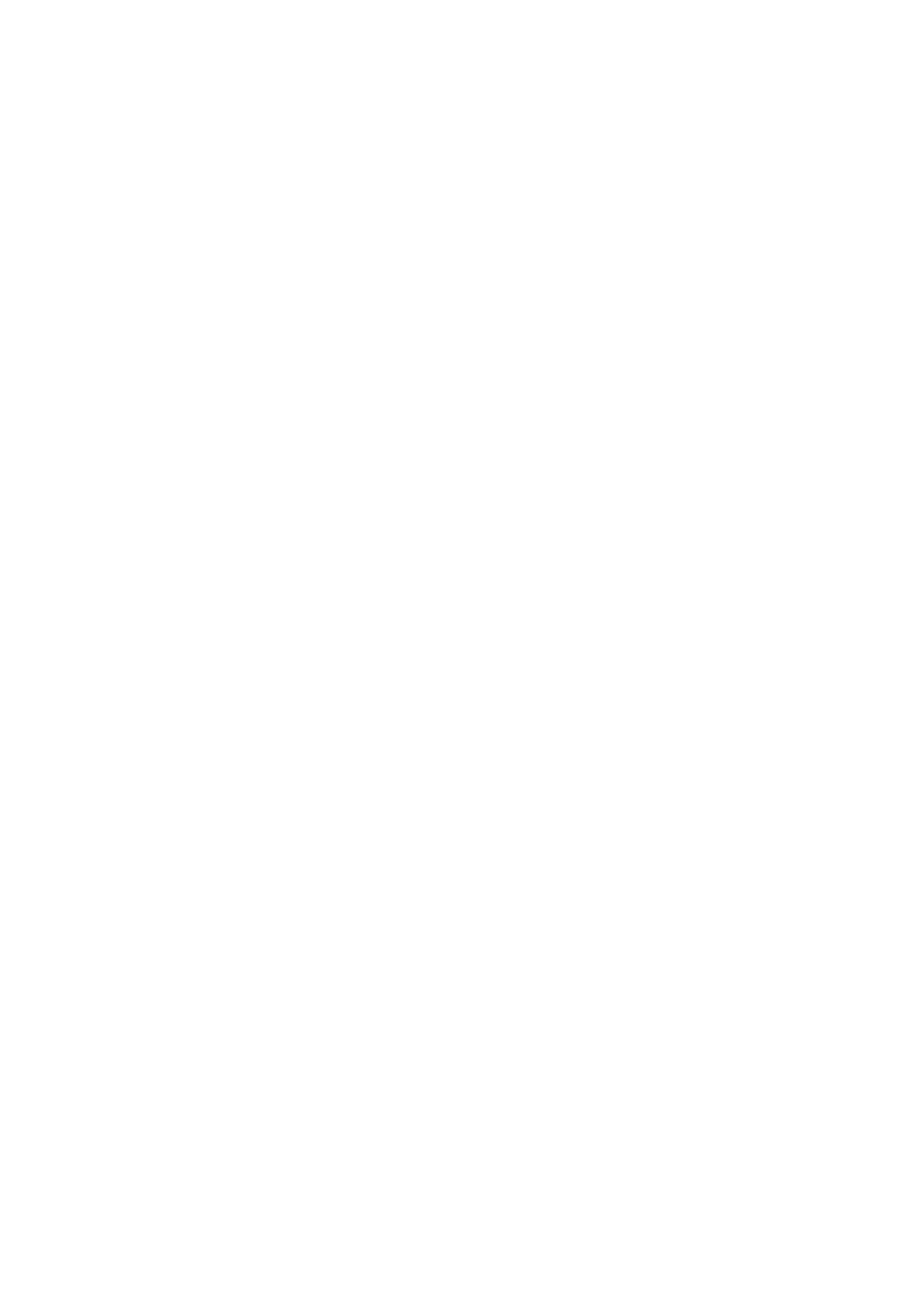# **NORTHERN TERRITORY OF AUSTRALIA**

As in force at 1 January 2002 \_\_\_\_\_\_\_\_\_\_\_\_\_\_\_\_\_\_\_\_

\_\_\_\_\_\_\_\_\_\_\_\_\_\_\_\_\_\_\_\_

## **STOCK (CONTROL OF HORMONAL GROWTH PROMOTANTS) ACT**

## **An Act to provide for the control and regulation of the sale and use of certain substances that promote growth in stock, to control the sale of stock treated with those substances, to amend the** *Stock Diseases Act***, and for related purposes**

# **Part 1 Preliminary**

#### **1 Short title**

This Act may be cited as the *Stock (Control of Hormonal Growth Promotants) Act*.

#### **2 Commencement**

The provisions of this Act shall come into operation on such day or days as is or are, respectively, fixed by the Administrator by notice in the *Gazette*.

### **3 Object**

The object of this Act is to facilitate the control and regulation of the sale of stock treated with prescribed substances and the carcasses of such stock.

### **4 Definitions**

In this Act, unless the contrary intention appears:

*analyst* means a person appointed under section 14.

*carcass*, in relation to stock, includes a portion of the carcass, its skin, hair, wool, offal and viscera.

*Chief Inspector* means the Chief Inspector of Stock appointed under the *Stock Diseases Act*.

*inspector* means an inspector appointed under the *Stock Diseases Act*.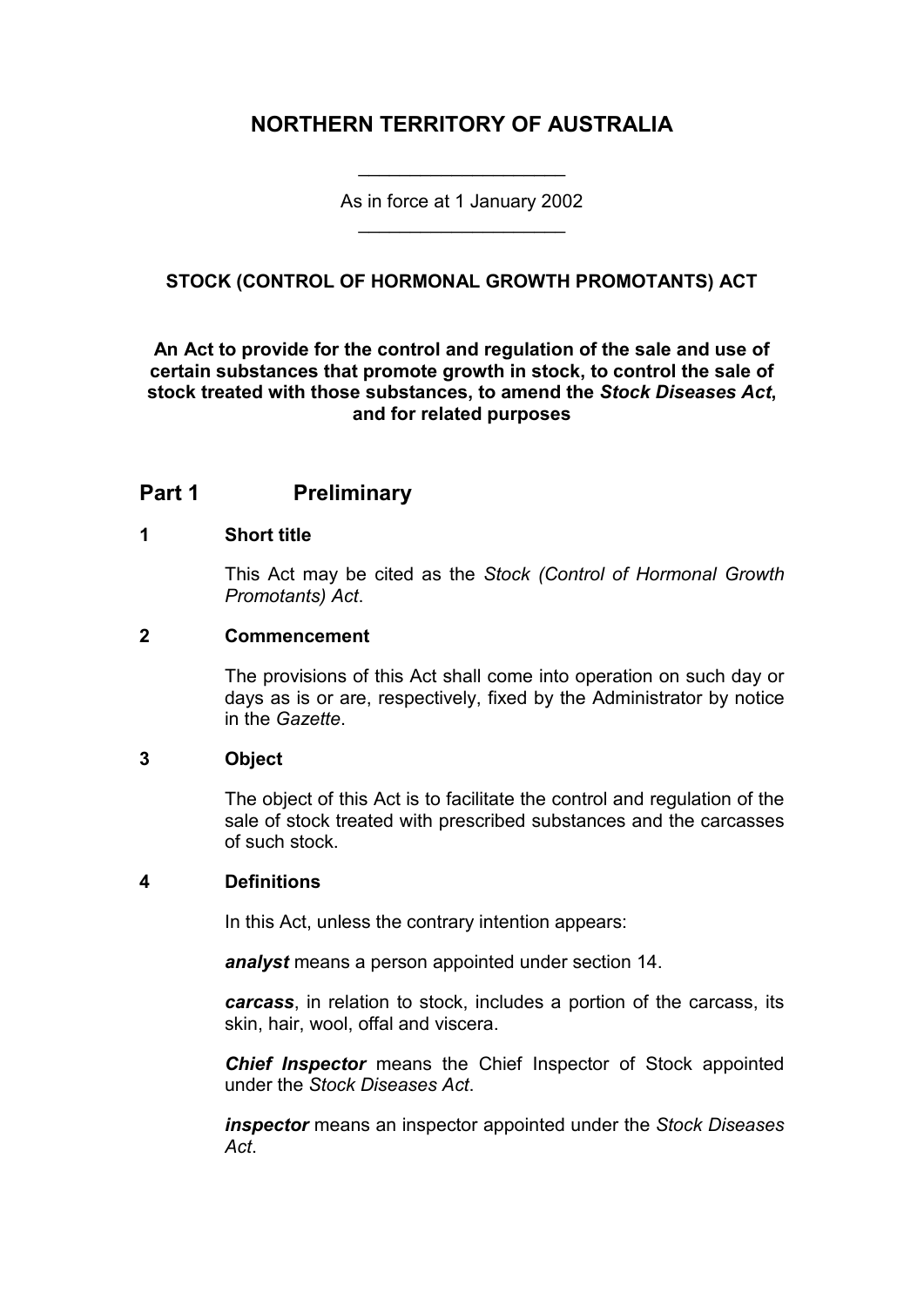*prescribed substance* means a substance used to promote growth in stock that is prescribed for the purposes of this Act.

*sell* includes barter, exchange, offer for sale or store for the purposes of sale, whether by way of wholesale or retail, and any other kind of disposal.

*stock* includes cattle, buffalo and any other animal that is prescribed for the purposes of this Act.

*this Act* includes the Regulations.

*treat* means to administer a prescribed substance.

#### **5 Relationship to other laws**

- (1) This Act is in addition to and not in derogation of the *Public Health Act*, the *Poisons and Dangerous Drugs Act* and the *Misuse of Drugs Act*, but where and to the extent that an inconsistency exists between this Act and those Acts or the regulations made under those Acts, those Acts and regulations prevail.
- (2) A person does not commit an offence against the *Brands Act* by reason of marking stock for the purposes of this Act.
- (3) Nothing in this Act affects a requirement imposed under the *Stock Diseases Act* or the *Stock Routes and Travelling Stock Act*.

#### **6 Administration**

- (1) Subject to subsection (2), this Act shall be administered by the Chief Inspector.
- (2) The Minister may give directions in writing to the Chief Inspector relating to the administration of this Act and the Chief Inspector shall comply with such directions.
- (3) In administering this Act, it is to be presumed that stock or a carcass has been treated unless a declaration has been made under this Act that the stock or carcass has not been so treated.

## **Part 2 Powers of inspectors**

## **7 Power of entry**

- (1) An inspector may, for the purposes of this Act, at any time:
	- (a) enter and search any land or building which the inspector has reasonable grounds for believing is used for, or in connection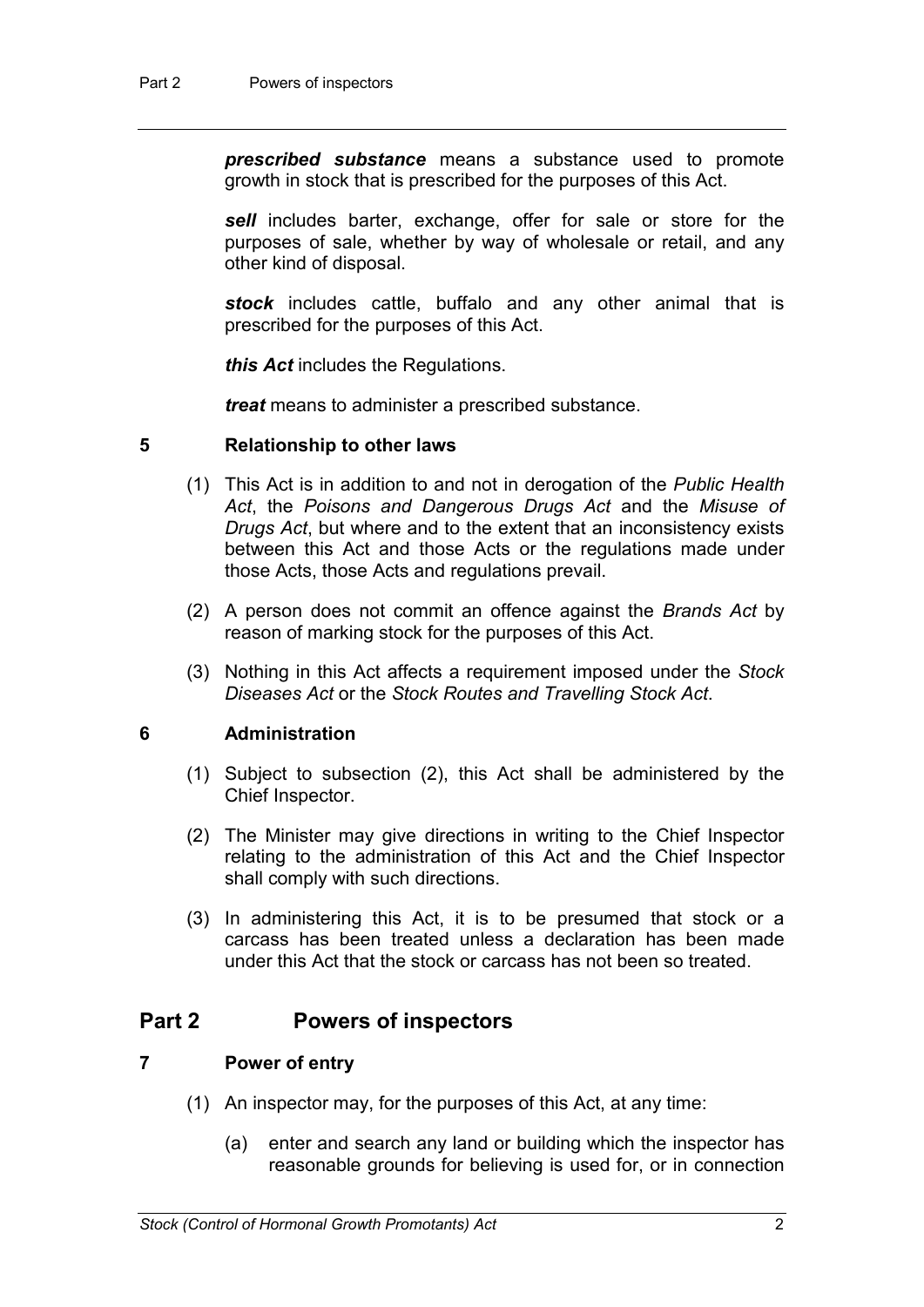with, the production, importation, treatment, storage, preparation for sale, marketing or sale of a prescribed substance, stock or carcass; and

- (b) stop, enter, search and detain a vehicle, ship, aircraft or other conveyance which the inspector has reasonable grounds for believing is used for, or in connection with, the transportation of a prescribed substance, stock or carcass.
- (2) In exercising a power under this section, an inspector shall conform, so far as is practicable, to such reasonable requirements of the person who owns or is using the land or building or the vehicle, ship, aircraft or conveyance as are necessary to prevent the working of a business at the land or building, or the use of the vehicle, ship, aircraft or conveyance, being obstructed.
- (3) An inspector may take with him or her such other persons as may be necessary in the proper exercise of his or her powers under this section, and on leaving unoccupied land or a building which he or she has entered shall leave it as effectively secured as he or she found it.
- (4) If a Justice of the Peace is satisfied, on oath by an inspector, that:
	- (a) entry in exercise of the power conferred by subsection (1) has been refused; or
	- (b) there are reasonable grounds for believing that an offence against this Act has been or is being committed in or in connection with any land or building,

the Justice may, by warrant under his or her hand, authorise a person named in the warrant, together with any member of the Police Force, to enter and search the land or building, by force, if necessary.

(5) A person who enters a factory or working place in pursuance of this section shall not disclose to another person any information obtained by the person in the factory or working place with regard to a manufacturing process or trade secret, unless the disclosure is made in the performance of the person's duty under this Act.

Penalty: \$2,000 or imprisonment for 12 months.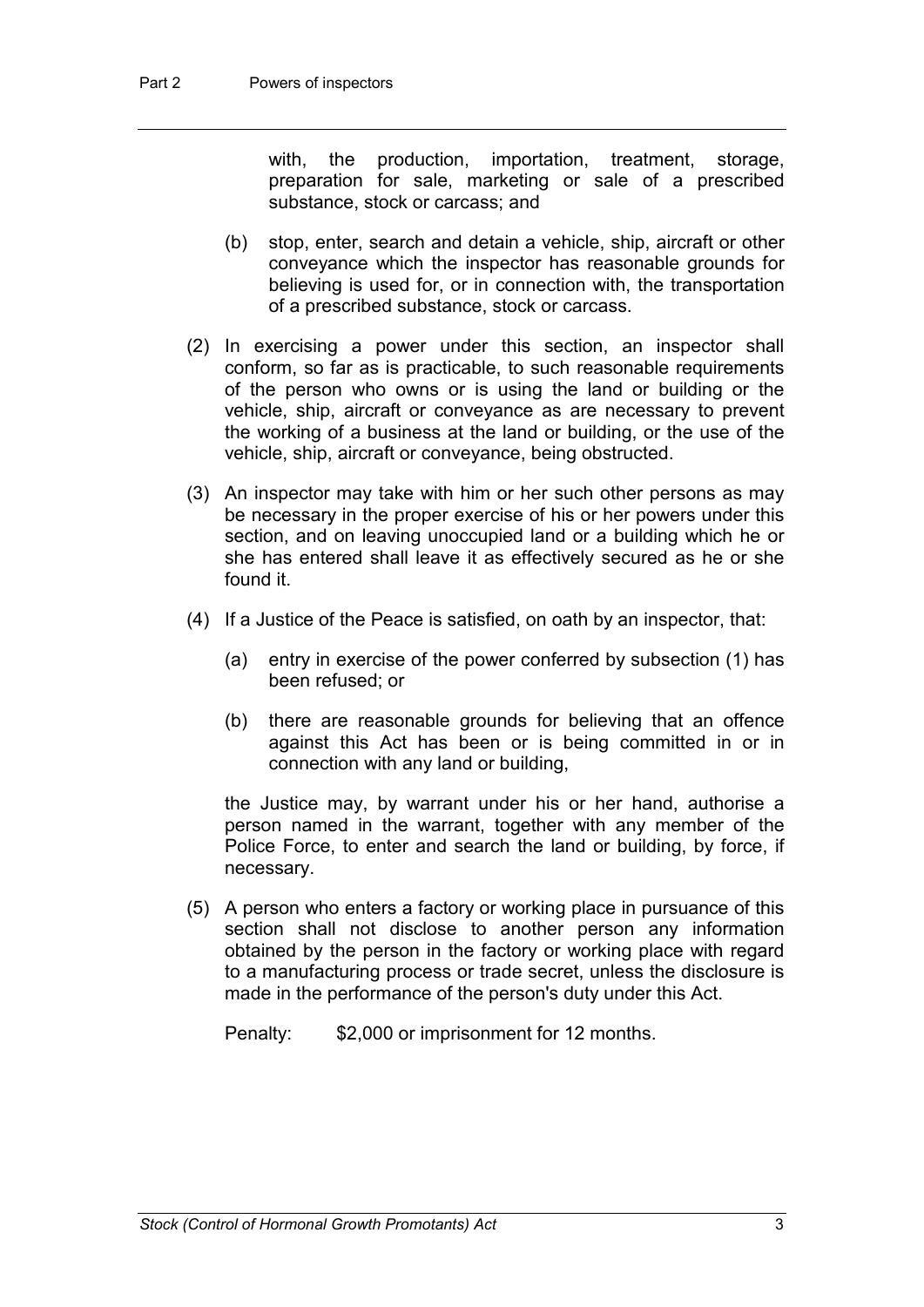#### **8 Power to require information**

- (1) An inspector may, for the purpose of this Act, at any time, require:
	- (a) a person in possession of, or the purchaser of, a prescribed substance, stock or carcass:
		- (i) to provide to the inspector the person's name and address and the name and address of the person from whom that person obtained the prescribed substance, stock or carcass;
		- (ii) to supply satisfactory evidence of an alleged purchase; and/or
		- (iii) to produce for inspection any invoice, receipt, correspondence or other document, label or advertisement relating to the purchase;
	- (b) a person who has sold a prescribed substance, stock or carcass:
		- (i) to provide to the inspector the name and address of the purchaser of the prescribed substance, stock or carcass; and/or
		- (ii) to supply further information relative to the matter;
	- (c) a person to produce to the inspector any accounts, books, invoices, advertisements or other documents relating to the sale of a prescribed substance, stock or carcass; and/or
	- (d) a person in possession of a prescribed substance, anything which the inspector reasonably believes to be an ingredient intended for use in a prescribed substance, treated stock or a treated carcass, to provide to the inspector the person's name and address.

#### **9 Power to seize and detain**

- (1) An inspector may seize and detain a prescribed substance, stock or carcass, or an ingredient or packaging or related matter, or any other substance, for the purpose of ensuring that this Act is being complied with.
- (2) A matter or thing seized under subsection (1) may be removed, or left in place, clearly marked and sufficiently secured against unauthorised removal, and may be held until the expiration of 6 months or until the final determination of any proceedings under this Act relating to the matter or thing that are instituted within that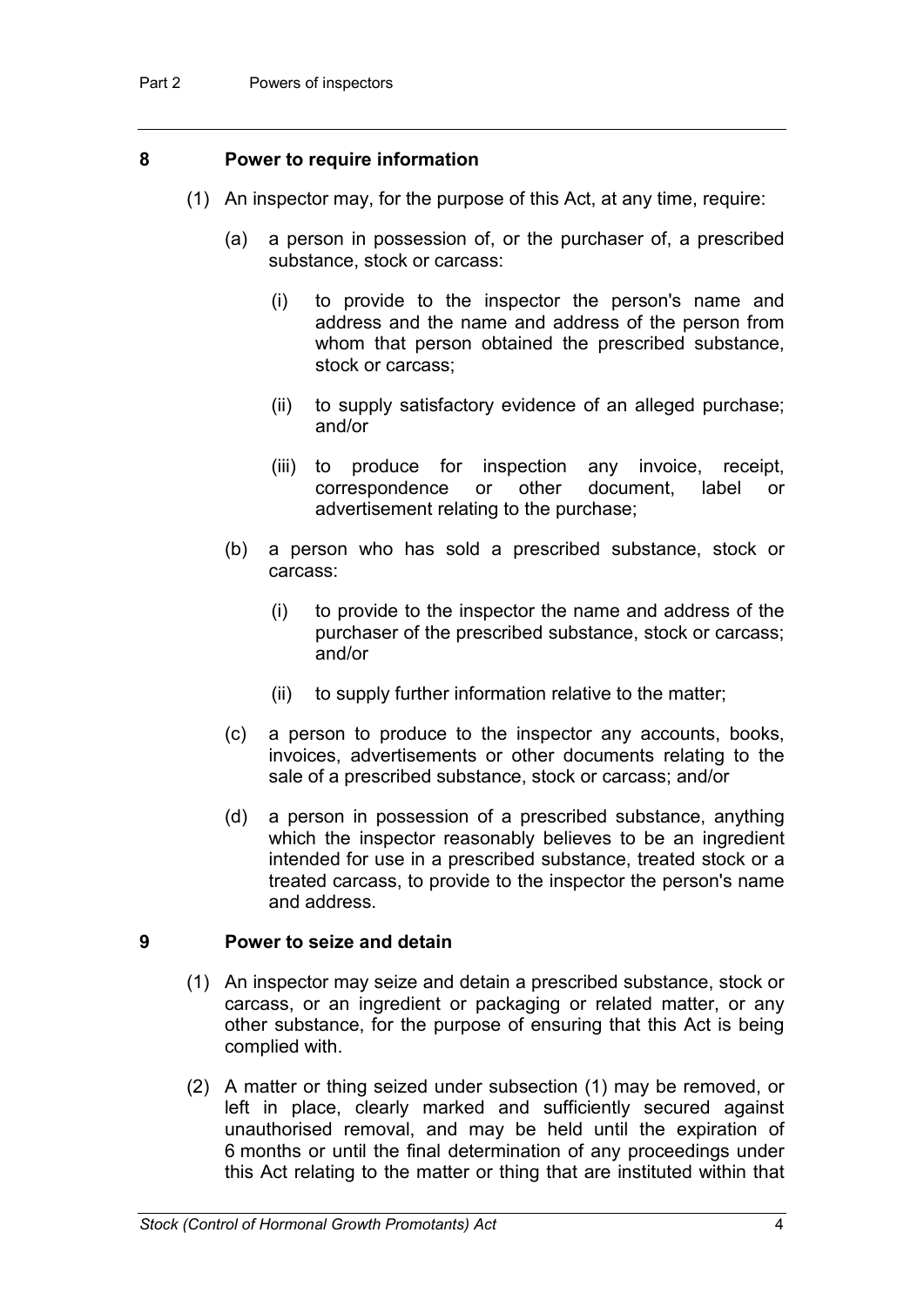period, whichever is the later.

- (3) A person aggrieved by the seizure and detention of a matter or thing under this section may, within 6 months after the seizure and detention, appeal to the Local Court which may make such order in the matter as it thinks fit.
- (4) Where a matter or thing seized and detained under this section is the subject of proceedings or an appeal instituted within 6 months after the date of the seizure and detention, it shall be disposed of in such manner as the court hearing those proceedings or the appeal orders.

# **Part 3 Samples and analysis, &c.**

### **10 Power to take samples, &c.**

- (1) An inspector may take, for analysis and examination, a sample of a substance or carcass, or any tissue of stock, for the purposes of enabling the powers conferred by this Act to be exercised.
- (2) A sample or tissue taken under subsection (1) shall, if practicable, be taken in the presence of the owner, seller or person apparently in charge of the substance, carcass or stock.
- (3) An inspector may, for the purposes of taking tissue of stock under this section, give such directions (including to muster the stock) to the owner, seller or person apparently in charge of the stock as the inspector considers necessary to enable the inspector to take the tissue.
- (4) A person to whom a direction under subsection (3) is given shall not contravene or fail to comply with the direction.

### **11 Duty to provide samples**

A person who sells or intends to sell a prescribed substance, carcass or stock shall, if required by the Chief Inspector, provide, without payment, a sample containing a sufficient quantity of the substance, carcass or tissue of the stock for the purpose of analysis and deliver the sample or tissue, as directed by the Chief Inspector, to an inspector or analyst for analysis.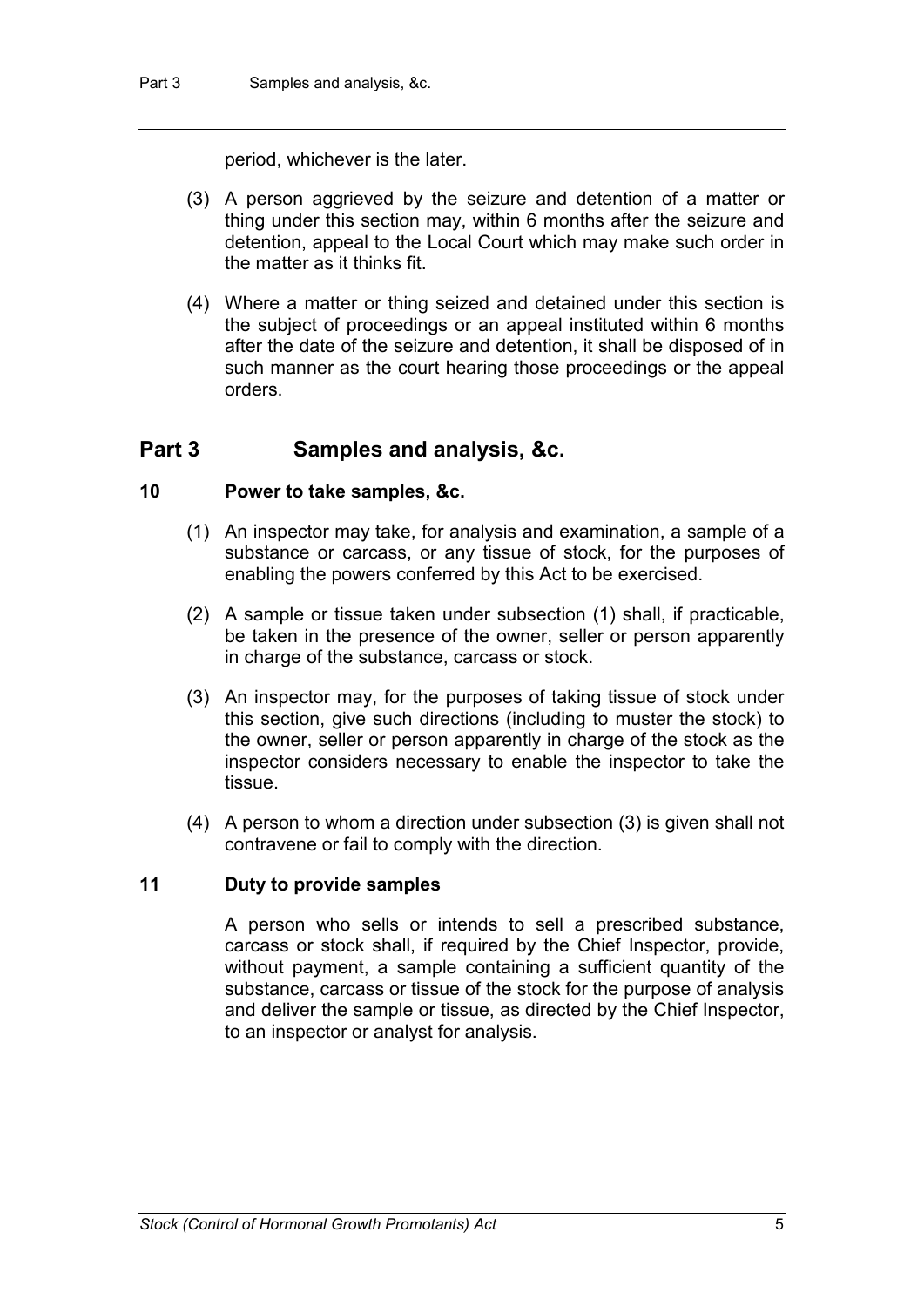## **12 Tampering with samples**

- (1) A person shall not:
	- (a) tamper with a prescribed substance, carcass or stock so as to procure that a sample or tissue taken or delivered under this Act does not correctly represent the bulk, carcass or stock from which the sample or tissue was taken; or
	- (b) except as permitted by this Act, tamper or interfere with a sample or part of a sample or tissue taken under this Act.

#### **13 Analysts**

- (1) The Minister may appoint a person to be an analyst for the purposes of this Act.
- (2) Subject to section 14(3), a person who is not an analyst and who performs or purports to perform the duties of an analyst under this Act is guilty of an offence.

Penalty: \$2,000.

#### **14 Analysis**

- (1) On receiving a sample or tissue for analysis for the purposes of this Act, the analyst shall, as soon as practicable, analyse the sample or tissue and shall furnish a certificate of the results of the analysis to the Chief Inspector.
- (2) A copy of the certificate furnished under subsection (1) shall be given by the Chief Inspector to the person from whom the sample or tissue analysed was obtained.
- (3) A certificate of the results of an analysis carried out under this section shall be signed by the analyst, but the analysis may be made by a person acting under the direction of the analyst.

#### **15 Evidence of analysis and relation of sample to bulk**

- (1) At the hearing of proceedings with respect to a substance, carcass or stock analysed under this Act, the production of a document purporting to be a certificate of an analysis carried out under section 15 and to be signed by an analyst is sufficient evidence:
	- (a) of the identity of the substance, carcass or stock analysed;
	- (b) of the result of the analysis;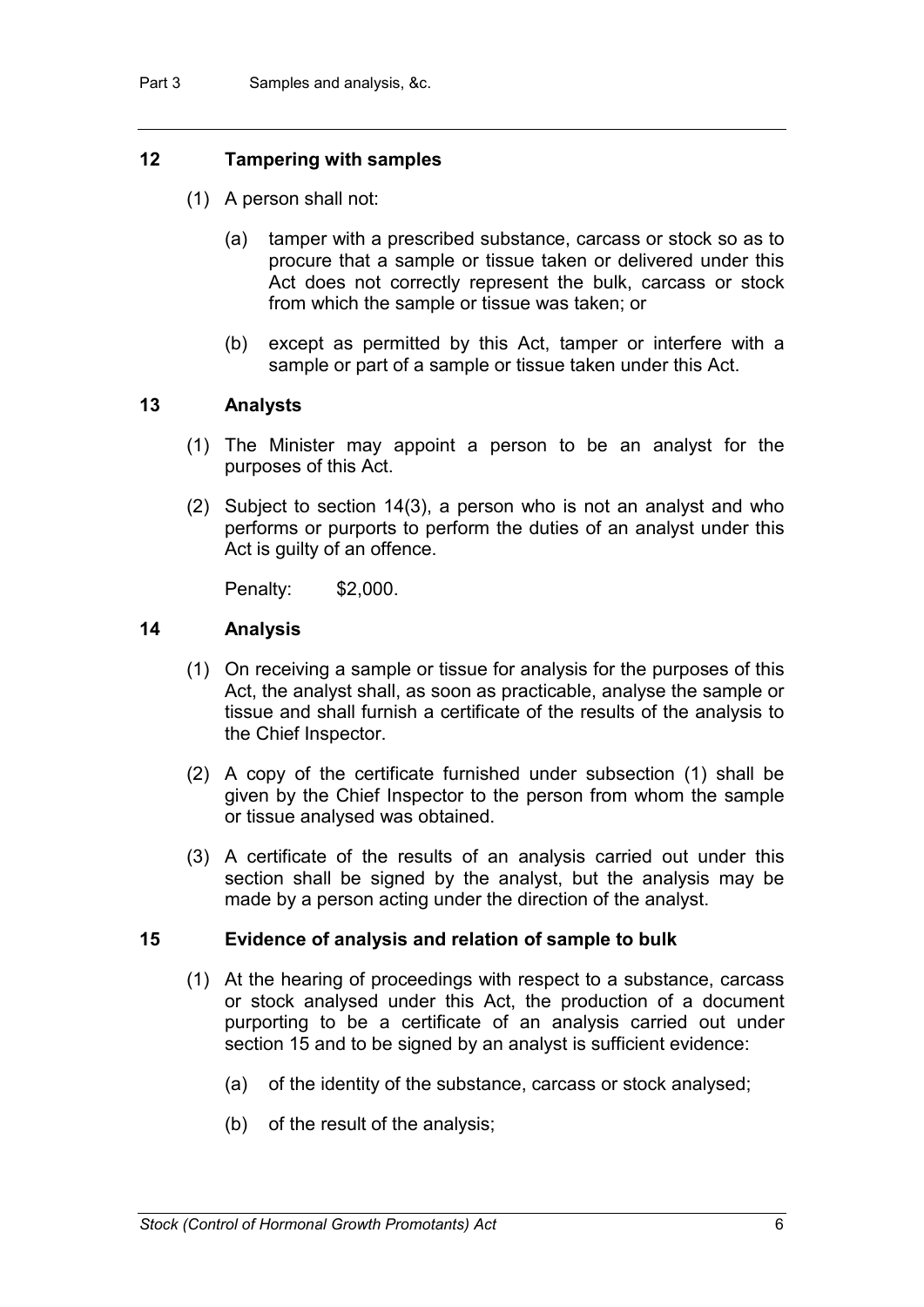- (c) of the matters relevant to such proceedings stated in the certificate; and
- (d) of the prescribed method of analysis (if any) having been followed by the analyst in making the analysis,

unless the defendant, by not less than 3 days' notice in writing delivered to the complainant or prosecutor and the analyst (opportunity to deliver such notices shall be afforded the defendant), requires the analyst to attend as a witness.

(2) Where, in proceedings under this Act, a contravention of this Act is proved with respect to a sample or tissue delivered for analysis, the contravention shall be deemed to have been proved with respect to the bulk, carcass or stock from which the sample or tissue was taken.

### **16 Omissions not to prejudice proceedings**

In a prosecution for an offence against this Act proof of non-compliance, or failure to prove compliance, on the part of a prosecution witness with any of the provisions of this Act which ought to have been complied with by the witness, shall not entitle the defendant to have the complaint dismissed or prevent the defendant being found guilty unless the defendant shows that the non-compliance has in fact prejudiced the defendant.

# **Part 4 Miscellaneous**

### **17 Seller to be registered**

A person shall not sell a prescribed substance unless the person is registered for that purpose in accordance with this Act.

Penalty: \$10,000 or imprisonment for 12 months.

### **18 Liability of principal for agent**

- (1) Notwithstanding any other law in force in the Territory, where a person (*the agent*) acting otherwise than as an employee, for or on behalf of another person (*the principal*):
	- (a) sells a prescribed substance, stock or carcass; or
	- (b) treats stock,

and commits an offence against this Act by so doing, the principal is guilty of the offence in the same manner as the agent and may be proceeded against and found guilty unless the principal proves that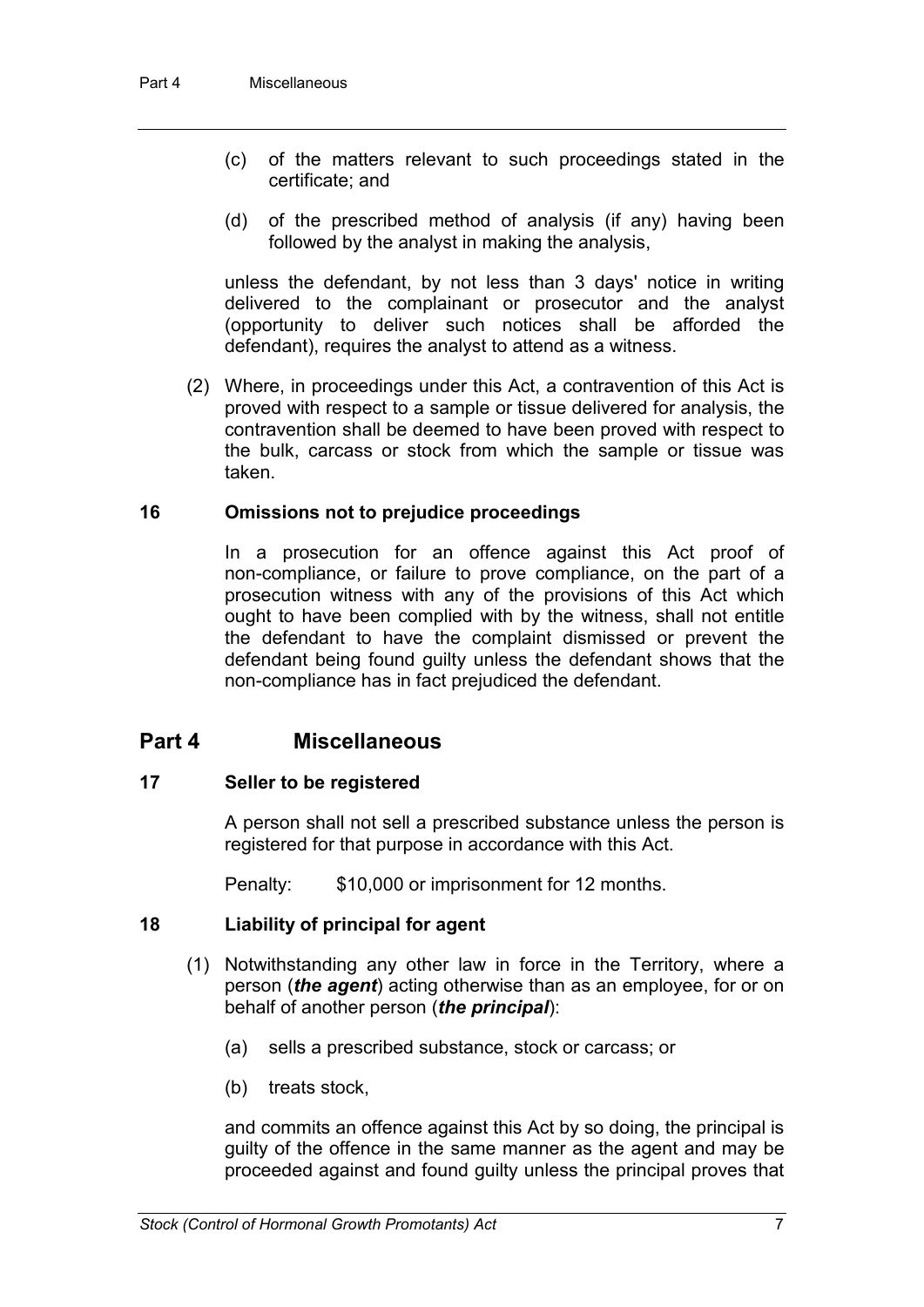he or she had no knowledge of the commission of the offence and that he or she took all reasonable precautions and used all due diligence to avoid the commission of the offence.

- (2) The principal may be proceeded against under subsection (1) and may be found guilty of an offence notwithstanding that the agent has not been proceeded against or has not been found guilty of an offence against this Act.
- (3) Nothing in subsection (1) prejudices or affects a liability imposed by this Act on a person by whom an offence against this Act is actually committed.

## **19 Liability of employer for offence by employee**

- (1) Notwithstanding any other law in force in the Territory, where a person, as the employee of another person (*the employer*):
	- (a) sells a prescribed substance, stock or carcass; or
	- (b) treats stock,

and commits an offence against this Act by so doing, the employer is guilty of the offence in the same manner as the employee (whether or not the offence was committed without the employer's authority or contrary to the employer's orders or instructions) and may be proceeded against and found guilty unless the employer proves that he or she had no knowledge of the commission of the offence and could not, by the exercise of due diligence, have prevented the commission of the offence.

- (2) The employer may be proceeded against under subsection (1) and may be found guilty of an offence notwithstanding that the employee has not been proceeded against or has not been found guilty of an offence against this Act.
- (3) Nothing in subsection (1) prejudices or affects a liability imposed by this Act on a person by whom an offence against this Act is actually committed.

### **20 Offences by corporations**

(1) Where a corporation is found guilty of an offence against this Act, every person who, at the time of the commission of the offence, was a director or member of the governing authority of the corporation, or an officer concerned in the management of the corporation and who authorised or permitted the commission of the offence, is guilty of the same offence.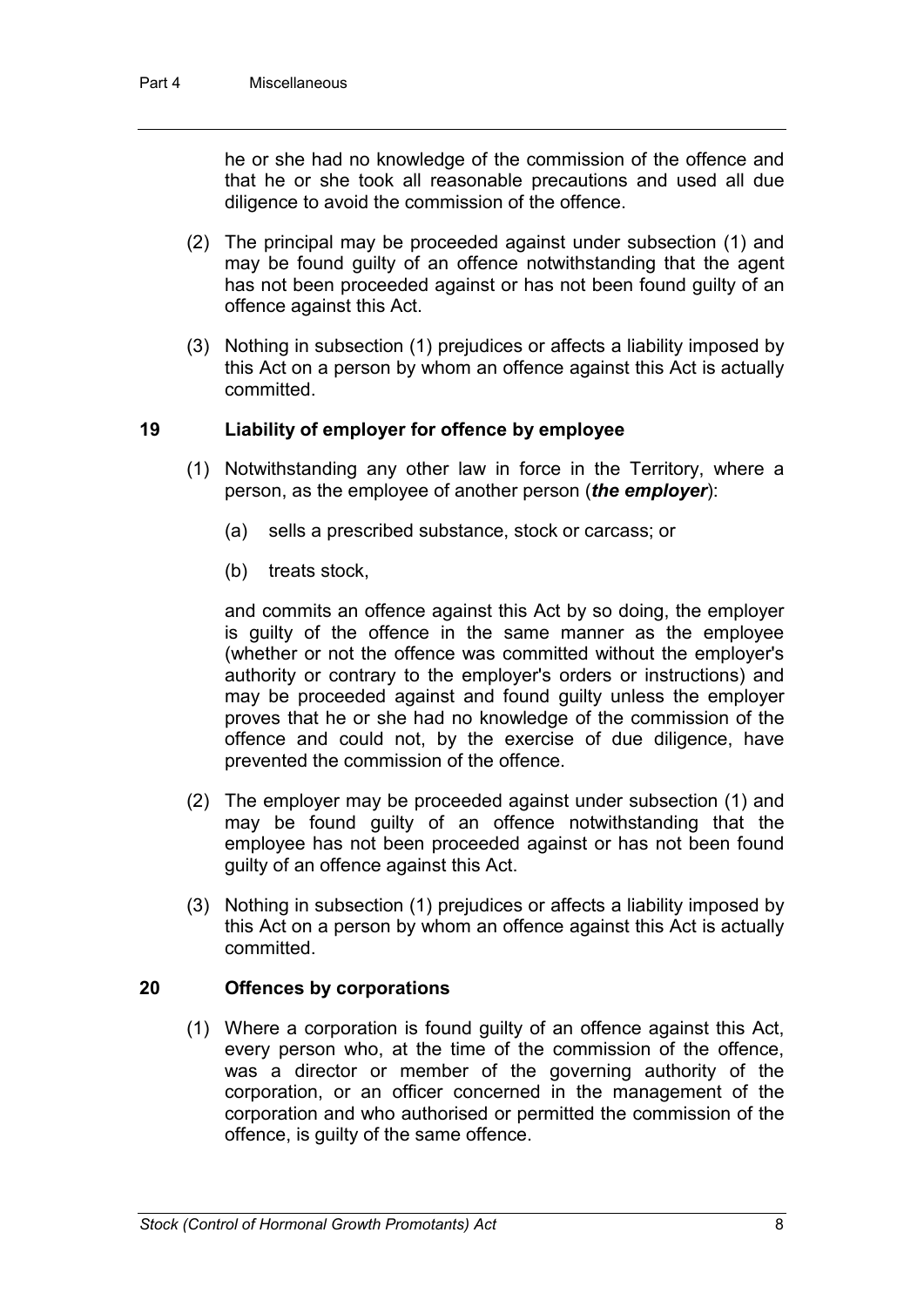(2) A person referred to in subsection (1) may, on the request of the complainant, be found guilty on the proceedings on which the corporation is found guilty if the court is satisfied that the person had reasonable notice that the complainant intended to make the request.

## **21 Certain agreements void**

- (1) An agreement, whether made in the Territory or elsewhere, relating to the sale of stock in the Territory that contains a provision to the effect that the stock are not treated is void unless the requirements imposed by this Act or any declaration system devised or approved by the Chief Inspector under this Act in relation to a sale of the kind are complied with.
- (2) An agreement, whether made in the Territory or elsewhere, relating to the sale of stock in the Territory that purports to exclude the application of this Act is void.
- (3) A person who agrees or purports to agree to sell stock under an agreement that is void by virtue of this section is guilty of an offence.
- (4) Notwithstanding any other law in force in the Territory, a purchaser under an agreement that is void by virtue of this section:
	- (a) is not prevented from making a claim with respect to damages suffered by the purchaser; and
	- (b) may recover any moneys paid under the agreement.

### **22 False statements**

A person shall not in a declaration or return made or given for the purposes of:

- (a) this Act; or
- (b) a declaration or return system devised or approved by the Chief Inspector under this Act,

make a statement that is false in a material particular.

Penalty: \$5,000 or imprisonment for 12 months.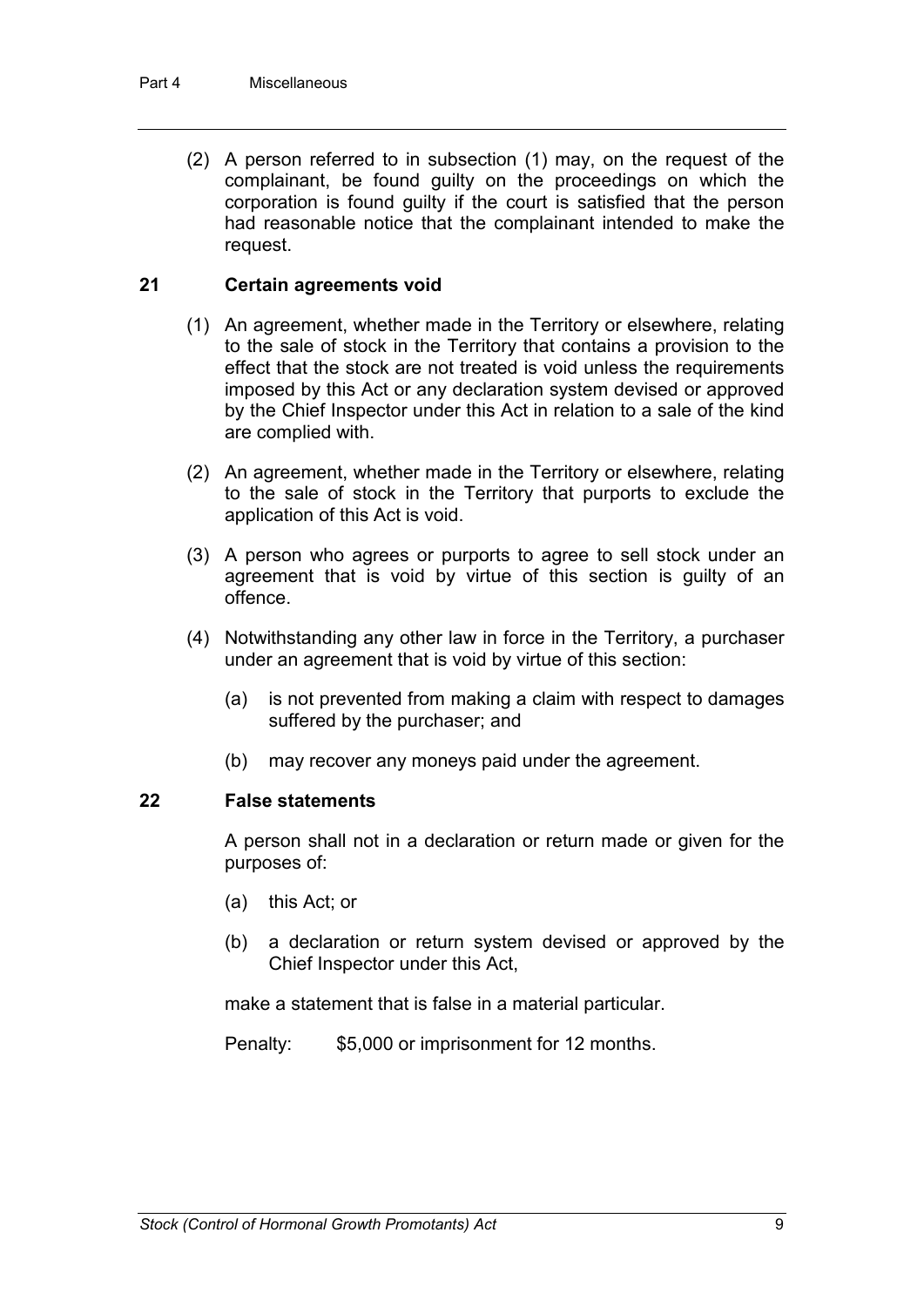## **23 General penalty**

A person who contravenes or fails to comply with a provision of this Act is guilty of an offence and, on being found guilty, is liable, where no other penalty other than by this section is prescribed, to a penalty not exceeding \$5,000.

### **23A Infringement offences and notices**

- (1) An inspector may serve an infringement notice on a person if it appears to the inspector that the person has committed an offence against this Act or the Regulations, being an offence prescribed as an infringement offence.
- (2) An infringement notice is a notice to the effect that:
	- (a) an offence is alleged to have been committed against this Act or the Regulations;
	- (b) if the penalty amount indicated is paid within the time and at the place specified – the alleged offence is expiated and no person is liable for any further proceedings in the matter; and
	- (c) the person served with the infringement notice can elect to have the matter dealt with by a court by serving written notice in accordance with the directions given on the infringement notice.
- (3) If the person served with an infringement notice pays the prescribed penalty for the alleged offence, the person is not liable to any further proceedings for the alleged offence.
- (4) Payment under this section is not to be regarded as an admission of liability for the purposes of, nor in any way to affect or prejudice, any civil claim, action or proceeding arising out of the same occurrence.
- (5) The *Fines and Penalties (Recovery) Act* applies to an infringement notice issued under this section if the amount payable under the infringement notice is not paid within the specified time.

### **24 Regulations**

- (1) The Administrator may make regulations not inconsistent with this Act, prescribing all matters:
	- (a) required or permitted by this Act to be prescribed; or
	- (b) necessary or convenient to be prescribed for carrying out or giving effect to this Act.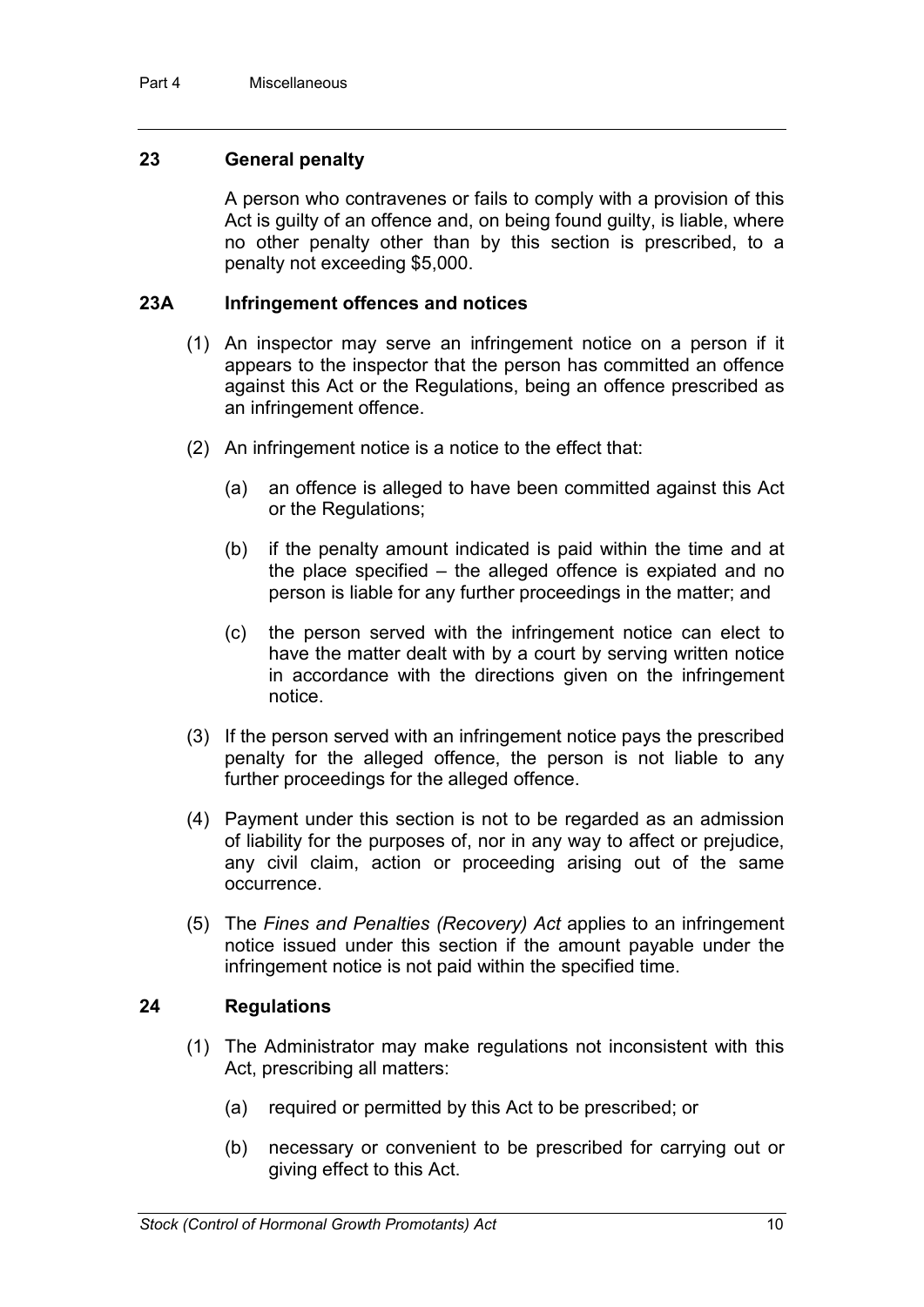- (2) Without limiting the generality of subsection (1), the Regulations may provide for:
	- (a) the registration of persons who sell prescribed substances and for the renewal, suspension and cancellation of such registration;
	- (b) the conditions under which persons who sell prescribed substances may be registered;
	- (c) the considerations to be taken into account by the Chief Inspector in relation to the registration of persons who sell prescribed substances;
	- (d) the duties and obligations of persons who sell prescribed substances and the agents of such persons;
	- (e) the fees to be paid in relation to registration and renewal of registration;
	- (f) returns to be made and registers to be kept in relation to the sale of prescribed substances and the duties and obligations of persons in relation thereto;
	- (g) the treatment of stock with prescribed substances;
	- (h) the qualifications of persons who sell prescribed substances;
	- (j) the duties of persons who own, hold, sell or purchase stock, whether treated or untreated, and the agents of such persons;
	- (k) the duties of persons who slaughter stock or who hold carcasses or sell or purchase or otherwise deal with carcasses;
	- (m) the declarations to be made by persons who sell stock that the stock have not been treated;
	- (n) the labelling or marking of stock or carcasses to indicate whether they are or are not treated, and of containers and packages used for the purposes of carcasses of treated or untreated stock;
	- (p) the identification and marking of treated and untreated stock;
	- (q) the verification by statutory declaration of declarations, statements and returns;
	- (r) the duties and obligations of persons who convey stock, whether treated or untreated;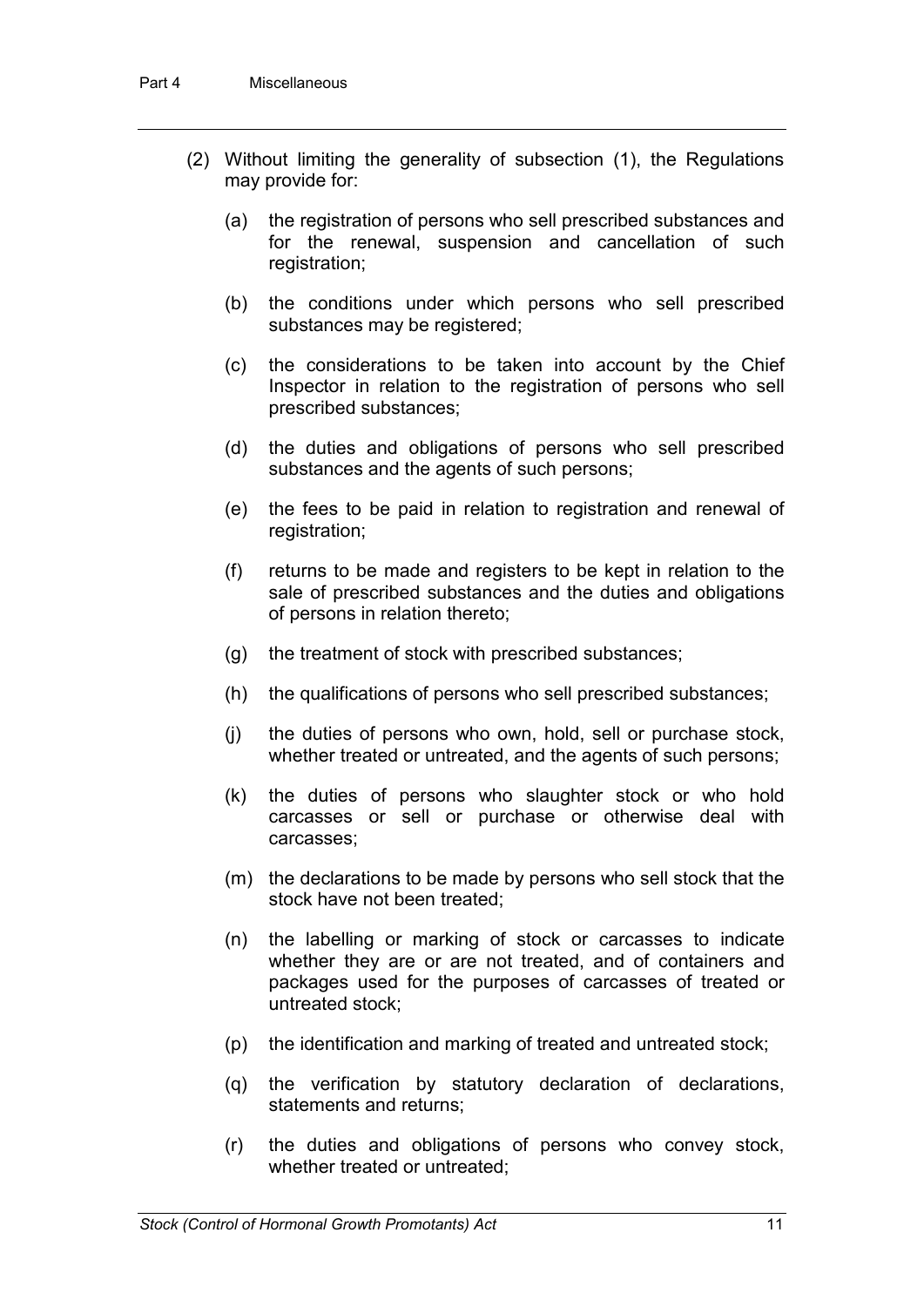- (s) the devising or approving by the Chief Inspector of declarations and return systems and providing for a person who complies with such systems to be deemed to have complied with the relevant provisions of the Regulations; and
- (t) prescribing penalties, not exceeding \$5,000, for offences against the Regulations.
- (3) Regulations may be made:
	- (a) to apply to stock from a State or another Territory of the Commonwealth or from specified parts of a State or another Territory of the Commonwealth;
	- (b) to require a matter affected by them to be:
		- (i) in accordance with a specified standard or specified requirement; or
		- (ii) as approved by, or to the satisfaction of, a specified person or body or a person or body of a specified class;
	- (c) to confer on a specified person or body or a person or body of a specified class a discretionary authority; and/or
	- (d) to provide that, in specified cases or a specified class of cases, whether on specified conditions or unconditionally, persons or things or a class or classes of persons or things may be exempted from the Regulations, either wholly or to such extent as is specified.

### **25 Amendment of** *Stock Diseases Act*

Section 41A of the *Stock Diseases Act* is amended by adding at the end the following:

" (2) A person shall not contravene or fail to comply with a notice under subsection (1).

Penalty: \$10,000.".